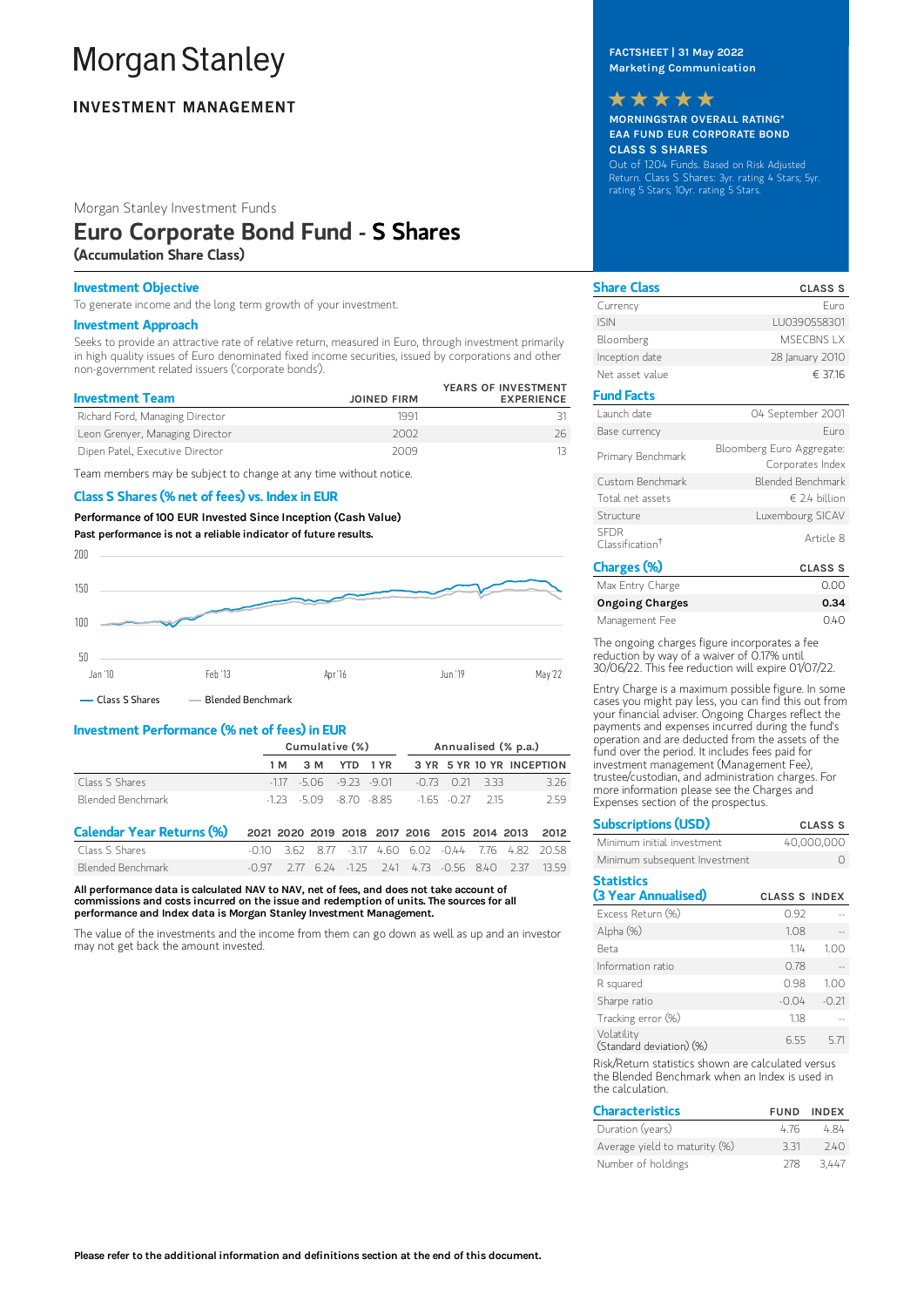## Top Countries (% of Total Net Assets)<sup>1</sup> FUND

|  | $\bigcup$ U.S. | 13.97 |
|--|----------------|-------|
|  | France         | 12.87 |
|  | Germany        | 8.99  |
|  | United Kingdom | 8.47  |
|  | Australia      | 7.09  |
|  | Spain          | 6.96  |
|  | Italy          | 5.89  |
|  | Netherlands    | 5.52  |
|  | Luxembourg     | 4.42  |
|  | Other          | 23.28 |
|  | Cash           | 2.54  |

| Sector Allocation (% of Total Net Assets) <sup>1,2</sup> | <b>PORTFOLIO</b> |  |
|----------------------------------------------------------|------------------|--|
| <b>Government Related</b>                                | 9.92             |  |
| Corporates                                               | 88.17            |  |
| Industrial                                               | 29.44            |  |
| Utility                                                  | 8.80             |  |
| Financial Institutions                                   | 49.93            |  |
| <b>Interest Rate Swaps</b>                               | $-0.12$          |  |
| Cash & Equivalents                                       | 2.02             |  |

## **Quality Distribution (% of Total Net Assets)<sup>1,3</sup> FUND**



<sup>†</sup> This Fund is classified as an Article 8 product under the Sustainable Finance Disclosure Regulation. Article 8 products are those which promote environmental or social characteristics and which integrate sustainability into the investment process in a binding manner. Before making any decision to invest in the fund mentioned herein, please refer to all the characteristics and objectives of the Fund noted in the current Prospectus and KIID at morganstanleyinvestmentfunds.com.

<sup>1</sup>May not sum to 100% due to the exclusion of other assets and liabilities. <sup>2</sup> For additional information regarding sector classification/definitions please visit www.msci.com/gics and the glossary at www.morganstanley.com/im. <sup>3</sup> Quality distribution data for securities is sourced from Fitch, Moody's and S&P. Where the credit ratings for individual securities differ between the three ratings agencies, the 'highest' rating is applied. The rating of credit default swaps is based on the 'highest' rating of the underlying reference bond. 'Cash' includes investments in short term instruments, including investments in Morgan Stanley liquidity funds.

#### Please refer to the Prospectus for full risk disclosures, available at www.morganstanleyinvestmentfunds.com. All data as of 31.05.2022 and subject to change daily.

This is a marketing communication. Applications for shares in the Fund should not be made without first consulting the current Prospectus and the Key Investor Information Document ("KIID"), which are available in English and in the official language of your local jurisdiction at [morganstanleyinvestmentfunds.com](https://www.morganstanley.com/im/msinvf/index.html) or free of charge from the Registered Office of Morgan Stanley Investment Funds, European Bank and Business

Centre, 6B route de Trèves, L-2633 Senningerberg, R.C.S. Luxemburg B 29 192. A summary of investor rights is available in English at the same website. If the management company of the relevant Fund decides to terminate its

arrangement for marketing that Fund in any EEA country where it is registered for sale, it will do so in accordance with the relevant UCITS rules.

#### DEFINITIONS

Alpha (Jensen's) is a risk-adjusted performance measure that represents the average return on a portfolio or investment above or below that predicted by the capital asset pricing model (CAPM) given the portfolio's or investment's beta and the average market return. Prior to 6/30/2018 Alpha was calculated as the excess return of the fund versus benchmark. Average yield to maturity measures the annual return on interest-bearing

## Share Class S Risk and Reward Profile

| Lower Risk                       |  |  |   |                                   | Higher Risk |
|----------------------------------|--|--|---|-----------------------------------|-------------|
|                                  |  |  | h | h                                 |             |
| <b>Potentially Lower Rewards</b> |  |  |   | <b>Potentially Higher Rewards</b> |             |

The risk and reward category shown is based on historic data.

- Historic figures are only a guide and may not be a reliable indicator of what may happen in the future.
- As such this category may change in the future.
- The higher the category, the greater the potential reward, but also the greater the risk of losing the investment. Category 1 does not indicate a risk free investment.
- The fund is in this category because it invests in fixed income securities and the fund's simulated and/or realised return has experienced medium rises and falls historically.
- The fund may be impacted by movements in the exchange rates between the fund's currency and the currencies of the fund's investments.

This rating does not take into account other risk factors which should be considered before investing, these include:

- The value of bonds are likely to decrease if interest rates rise and vice versa.  $\bullet$
- The value of financial derivative instruments are highly sensitive and may result in losses in excess of the amount invested by the Sub-Fund. Issuers may not be able to repay their debts, if this happens the value of
- your investment will decrease. This risk is higher where the fund invests in a bond with a lower credit rating.
- The fund relies on other parties to fulfill certain services, investments or transactions. If these parties become insolvent, it may expose the fund to financial loss.
- Sustainability factors can pose risks to investments, for example: impact asset values, increased operational costs.
- There may be an insufficient number of buyers or sellers which may affect the funds ability to buy or sell securities.
- Investment in Fixed Income Securities via the China Interbank Bond Market may also entail additional risks, such as counterparty and liquidity risk.
- Past performance is not a reliable indicator of future results. Returns may increase or decrease as a result of currency fluctuations. The value of investments and the income from them can go down as well as up and investors may lose all or a substantial portion of his or her investment.
- The value of the investments and the income from them will vary and there can be no assurance that the Fund will achieve its investment objectives.
- Investments may be in a variety of currencies and therefore changes in rates of exchange between currencies may cause the value of investments to decrease or increase. Furthermore, the value of investments may be adversely affected by fluctuations in exchange rates between the investor's reference currency and the base currency of the investments.

securities. In this it is assumed that they will be held to maturity. This metric includes both the coupon payments received during the term of the security and the repayment of the capital on maturity. Beta is a measure of the relative volatility of a fund to the market's upward or downward movements. A beta greater than 1.0 identifies an issue or fund that will move more than the market, while a beta less than 1.0 identifies an issue or fund that will move less than the market. The Beta of the Market is always equal to 1. **Bloomberg** stands for 'Bloomberg Global Identifier (BBGID) This is a unique 12 digit alphanumerical code designed to enable the identification of securities, such as the Morgan Stanley Investment Funds sub-funds at share class level, on a Bloomberg Terminal. The Bloomberg Terminal, a system provided by Bloomberg L.P., enables analysts to access and analyse real-time financial market data. Each Bloomberg code starts with the same BBG prefix, followed by nine further characters that we list here in this guide for each share class of each fund. Cash & Equivalents are defined as the value of assets that can be converted into cash immediately. These include commercial paper, open FX transactions, Treasury bills and other short-term instruments. Such instruments are considered cash equivalents because they are deemed liquid and not subject to significant risk of changes in values. Duration is a measure of the sensitivity of the price (the value of principal) of a fixed-income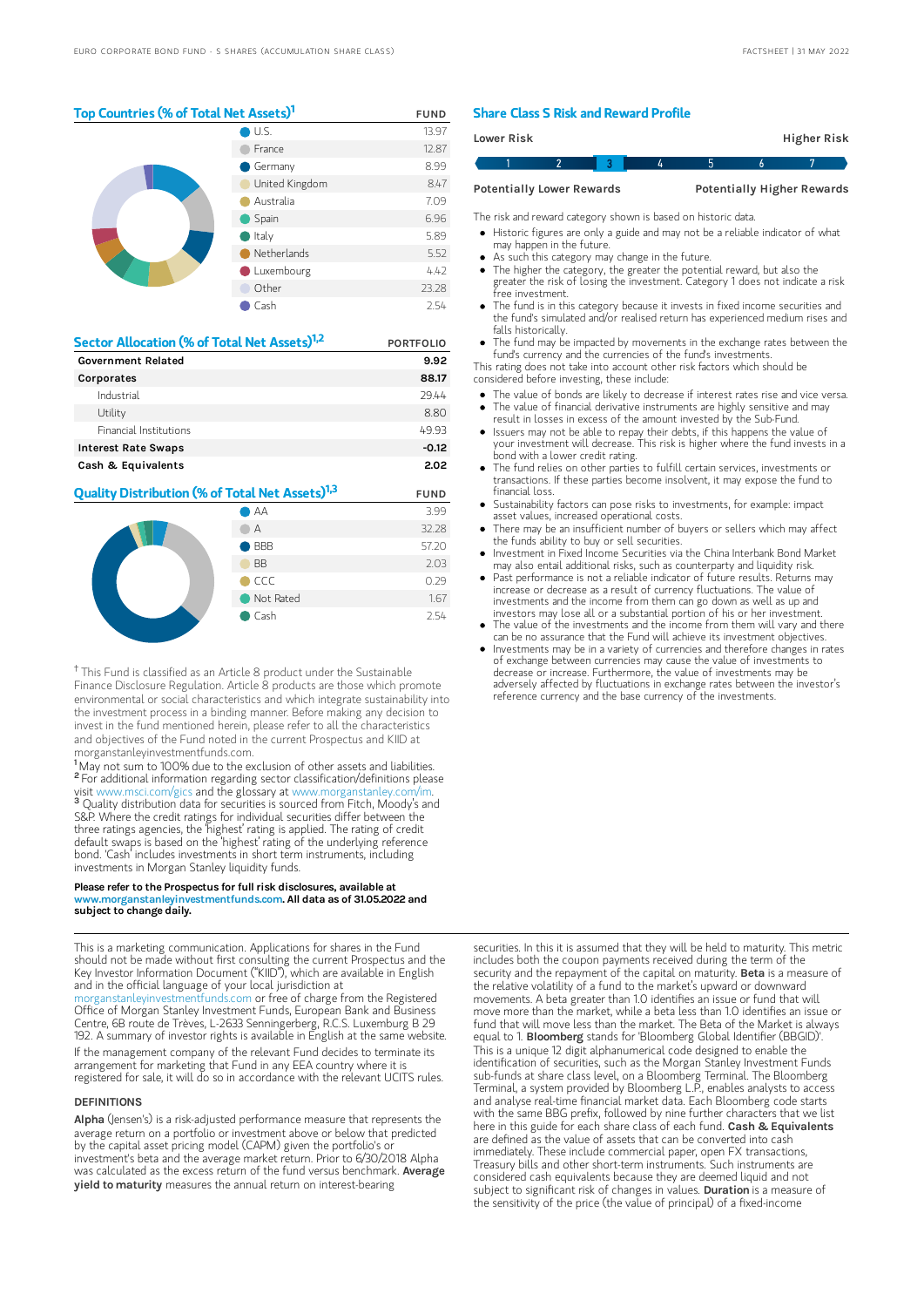investment to a change in interest rates. Duration is expressed as a number of years. Rising interest rates mean falling bond prices, while declining interest rates mean rising bond prices. Excess Return or value added (positive or negative) is the portfolio's return relative to the return of the benchmark. Information ratio is the portfolio's alpha or excess return per unit of risk, as measured by tracking error, versus the portfolio's benchmark. ISIN is the international securities identification number (ISIN), a 12 digit code consisting of numbers and letters that distinctly identifies securities. NAV is the Net Asset Value per share of the Fund (NAV), which represents the value of the assets of a fund less its liabilities. Number of holdings provided are a typical range, not a maximum number. The portfolio may exceed this from time to time due to market conditions and outstanding trades. R squared measures how well an investment's returns correlate to an index. An R squared of 1.00 means the portfolio performance is 100% correlated to the index's, whereas a low r-squared means that the portfolio performance is less correlated to the index's. **Sharpe ratio** is a risk-adjusted measure calculated as the ratio of excess return to standard deviation. The Sharpe ratio determines reward per unit of risk. The higher the Sharpe ratio, the better the historical risk-adjusted performance. Tracking error is the standard deviation of the difference between the returns of an investment and its benchmark. Volatility (Standard deviation) measures how widely individual performance returns, within a performance series, are dispersed from the average or mean value.

#### INDEX INFORMATION

The Blended Index performance shown is calculated using the MSCI ECCI Index from inception through 31 May 2007 and the Bloomberg Euro-Aggregate Corporate Index thereafter.

The Bloomberg Euro-Aggregate: Corporates bond index is a rules based benchmark measuring investment grade, EUR denominated, fixed rate, and corporate only. Only bonds with a maturity of 1 year and above are eligible. The MSCI Euro Credit Corporate Index (ECCI) includes fixed rate

corporate debt denominated in the euro.

"Bloomberg®" and the Bloomberg Index/Indices used are service marks of Bloomberg Finance L.P. and its affiliates, and have been licensed for use for certain purposes by Morgan Stanley Investment Management (MSIM). Bloomberg is not affiliated with MSIM, does not approve, endorse, review, or recommend any product, and. does not guarantee the timeliness, accurateness, or completeness of any data or information relating to any product.

#### **DISTRIBUTION**

This communication is only intended for and will only be distributed to persons resident in jurisdictions where such distribution or availability would not be contrary to local laws or regulations. In particular, the Shares are not for distribution to US persons.

Ireland: MSIM Fund Management (Ireland) Limited. Registered Office: The Observatory, 7-11 Sir John Rogerson's Quay, Dublin 2, D02 VC42, Ireland. Registered in Ireland as a private company limited by shares under company number 616661. MSIM Fund Management (Ireland) Limited is regulated by the Central Bank of Ireland. United Kingdom: Morgan Stanley Investment Management Limited is authorised and regulated by the Financial Conduct Authority. Registered in England. Registered No. 1981121. Registered Office: 25 Cabot Square, Canary Wharf, London E14 4QA, authorised and regulated by the Financial Conduct Authority. Dubai: Morgan Stanley Investment Management Limited (Representative Office, Unit Precinct 3-7th Floor-Unit 701 and 702, Level 7, Gate Precinct Building 3, Dubai International Financial Centre, Dubai, 506501, United Arab Emirates. Telephone: +97 (0)14 709 7158). Italy: MSIM Fund Management (Ireland)Limited, Milan Branch (Sede Secondaria di Milano) is a branch of MSIM Fund Management (Ireland) Limited, a company registered in Ireland, regulated by the Central Bank of Ireland and whose registered office is at The Observatory, 7-11 Sir John Rogerson's Quay, Dublin 2, D02 VC42, Ireland. MSIM Fund Management (Ireland) Limited Milan Branch (Sede Secondaria di Milano) with seat in Palazzo Serbelloni Corso Venezia, 16 20121 Milano, Italy, is registered in Italy with company number and VAT<br>number 11488280964. **The Netherlands:** MSIM Fund Management (Ireland) Limited, Rembrandt Tower, 11th Floor Amstelplein 1 1096HA, Netherlands. Telephone: 31 2-0462-1300. Morgan Stanley Investment Management is a branch office of MSIM Fund Management (Ireland) Limited. MSIM Fund Management (Ireland) Limited is regulated by the Entrical Many Pand Management (Ireland) Entrica is regulated by<br>Central Bank of Ireland. France: MSIM Fund Management (Ireland) Limited, Paris Branch is a branch of MSIM Fund Management (Ireland) Limited, a company registered in Ireland, regulated by the Central Bank of Ireland and whose registered office is at The Observatory, 7-11 Sir John Rogerson's Quay, Dublin 2, D02 VC42, Ireland. MSIM Fund Management (Ireland) Limited Paris Branch with seat at 61 rue de Monceau 75008 Paris, France, is registered in France with company number 890 071 863 RCS. Spain: MSIM Fund Management (Ireland) Limited, Sucursal en España is a branch of MSIM Fund Management (Ireland) Limited, a company registered in Ireland, regulated by the Central Bank of Ireland and whose registered office is at The Observatory, 7-11 Sir John Rogerson's Quay, Dublin 2, D02

VC42, Ireland. MSIM Fund Management (Ireland) Limited, Sucursal en España with seat in Calle Serrano 55, 28006, Madrid, Spain, is registered in<br>Spain with tax identification number W0058820B. **SwitzerIand:** Morgan Stanley & Co. International plc, London, Zurich Branch Authorised and regulated by the Eidgenössische Finanzmarktaufsicht ("FINMA"). Registered with the Register of Commerce Zurich CHE-115.415.770. Registered Office: Beethovenstrasse 33, 8002 Zurich, Switzerland, Telephone +41 (0) 44 588 1000. Facsimile Fax: +41(0) 44 588 1074.

Australia: This publication is disseminated in Australia by Morgan Stanley Investment Management (Australia) Pty Limited ACN: 122040037, AFSL No. 314182, which accepts responsibility for its contents. This publication, and any access to it, is intended only for "wholesale clients" within the meaning of the Australian Corporations Act. Hong Kong: This document has been issued by Morgan Stanley Asia Limited for use in Hong Kong and shall only be made available to "professional investors" as defined under the Securities and Futures Ordinance of Hong Kong (Cap 571). The contents of this document have not been reviewed nor approved by any regulatory authority including the Securities and Futures Commission in Hong Kong. Accordingly, save where an exemption is available under the relevant law, this document shall not be issued, circulated, distributed, directed at, or made available to, the public in Hong Kong. Singapore: This publication should not be considered to be the subject of an invitation for subscription or purchase, whether directly or indirectly, to the public or any member of the public in Singapore other than (i) to an institutional investor under section 304 of the Securities and Futures Act, Chapter 289 of Singapore ("SFA"), (ii) to a "relevant person" (which includes an accredited investor) pursuant to section 305 of the SFA, and such distribution is in accordance with the conditions specified in section 305 of the SFA; or (iii) otherwise pursuant to, and in accordance with the conditions of, any other applicable provision of the SFA. In particular, for investment funds that are not authorized or recognized by the MAS, units in such funds are not allowed to be offered to the retail public; any written material issued to persons as aforementioned in connection with an offer is not a prospectus as defined in the SFA and, accordingly, statutory liability under the SFA in relation to the content of prospectuses does not apply, and investors should consider carefully whether the investment is suitable for them. This publication has not been reviewed by the Monetary Authority of Singapore.

Chile: Neither the Fund nor the interests in the Fund are registered in the Registry of Offshore Securities (el Registro de Valores Extranjeros) or subject to the supervision of the Commission for the Financial Market (la Comisión para el Mercado Financiero). This document and other offering materials relating to the offer of the interests in the Fund do not constitute a public offer of, or an invitation to subscribe for or purchase, the Fund interests in the Republic of Chile, other than to individually identified purchasers pursuant to a private offering within the meaning of Article 4 of the Chilean Securities Act (la Ley del Mercado de Valores) (an offer that is not "addressed to the public at large or to a certain sector or specific group of the public").

Peru: The interests in the Fund have not been and will not be registered in Peru under Decreto Legislativo 862: Ley de Fondos de Inversión y sus Sociedades Administradoras or under Decreto Legislativo 861: Ley del Mercado de Valores (the "Securities Market Law"), and are being offered to institutional investors only (as defined in article 8 of the Securities Market Law) pursuant to a private placement, according to article 5 of the Securities Market Law. The interests in the Fund have not been registered in the securities market public registry (Registro Público del Mercado de Valores) maintained by, and the offering of the Fund interests in Peru is not subject to the supervision of, the Superintendencia del Mercado de Valores. Any transfers of the Fund interests shall be subject to the limitations contained in the Securities Market Law and the regulations issued thereunder.

#### IMPORTANT INFORMATION

EMEA: This marketing communication has been issued by MSIM Fund Management (Ireland) Limited. MSIM Fund Management (Ireland) Limited is regulated by the Central Bank of Ireland. MSIM Fund Management (Ireland) Limited is incorporated in Ireland as a private company limited by shares with company registration number 616661 and has its registered address at The Observatory, 7-11 Sir John Rogerson's Quay, Dublin 2, D02 VC42, Ireland.

This document contains information relating to the sub-fund ("Fund") of Morgan Stanley Investment Funds, a Luxembourg domiciled Société d'Investissement à Capital Variable. Morgan Stanley Investment Funds (the "Company") is registered in the Grand Duchy of Luxembourg as an undertaking for collective investment pursuant to Part 1 of the Law of 17th December 2010, as amended. The Company is an Undertaking for Collective Investment in Transferable Securities ("UCITS").

Applications for shares in the Fund should not be made without first consulting the current Prospectus, Key Investor Information Document ("KIID"), Annual Report and Semi-Annual Report ("Offering Documents"), or other documents available in your local jurisdiction which is available free